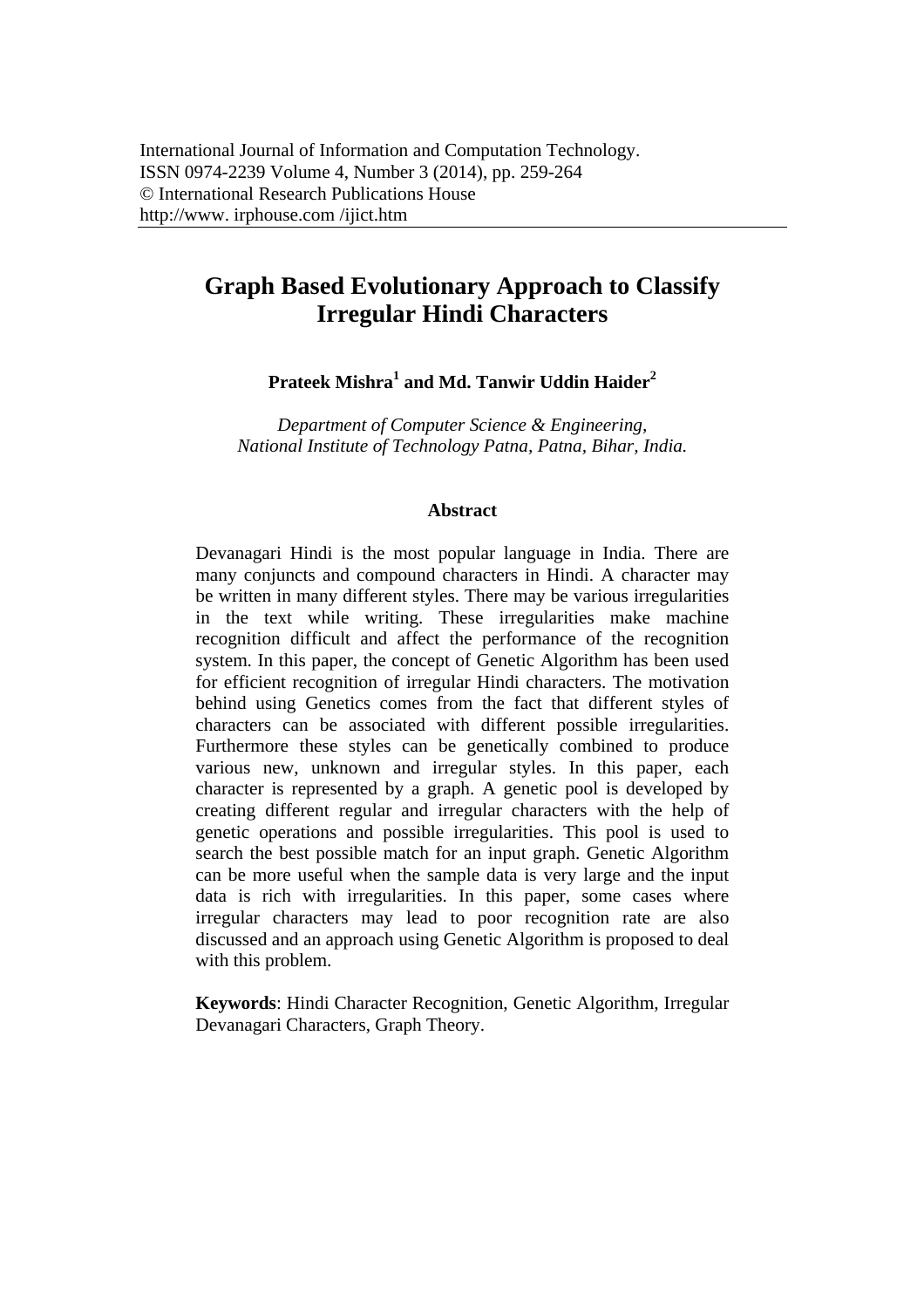# **1. Introduction**

Hindi is the national language of India which is written in Devanagari Script. Over 300 million people in India, both in urban and rural areas, use Hindi language for mutual conversation and for documentation. In Hindi, a character may be written in different styles and in irregular manner which is very tough to be understood by the computer system. That is why the Optical Character Recognition (OCR) system tries to empower the computer system with the Human ability of recognizing the characters of a language (Pal, 2007). In the field of computational intelligence an improvements has been achieved but areas like computer vision are still to produce some sophisticated results. In case of character recognition, the problem is very challenging if the data contains many irregularities and the writing style is not known to the machine.

Some simple and common irregularities caused due to careless writing may lead to reduce the recognition rate of a recognition system dramatically (Kumar S., 2010). No matter what classification technique you have used irregular characters are pretty tough to deal with. This paper has been arranged in six Sections. Section 2 describes the features of Devanagari script and some common irregularities while writing Devanagari. Section 3 describes the major stages in an OCR system. Section 4 describes an approach towards the problem using Genetic Algorithm. Finally, Conclusion and Future research direction are discussed in Section 5 and References are listed in section 6.

# **2. Devanagari Hindi Language**

## **2.1 Basic Features**

India is a multi-script and a multi-lingual country. Devanagari is the most popular script in India. Devanagari Hindi has 44 basic characters comprising 11 vowels and 33 consonants (Ishida, 2002). Vowels can also be used as *modifiers* with consonants to form *conjuncts.* Also, two consonants can be combined to create *compound characters.* Each Hindi word contains one Headline at its upper part which is called as *Shirorekha*. Shirorekha is one of the important properties of Hindi language which separates it from other language. So developing a multi-lingual recognition system; *Shirorekha* can be used to identify Hindi words among others. These Modifiers are also called as *Vowel Symbols* or *Matra*. Modifiers and some combined characters are shown in table I and table II (Dongre, 2010).

| owels:            | ্যা | ਾ |  |   | ີ | -----o<br>ન્દ |  | ∽ |  |
|-------------------|-----|---|--|---|---|---------------|--|---|--|
| VIO)<br><b>ID</b> |     |   |  | ు |   |               |  |   |  |

**Table 1**: Vowels and Corresponding Modifiers.

**Table 2**: Combination of two characters (Combined Characters)

|  | $\mid$ ककक्क $\mid$ कलक्ल $\mid$ घन घ्न $\mid$ च अच्ञ $\mid$ अचञ्च $\mid$ तन $\leftarrow$ । पतप्त पत्र लप्त |  |  |
|--|-------------------------------------------------------------------------------------------------------------|--|--|
|  | व व व्व   भ न भ्न   म ल म्ल   ल ल ल्ल   श्रान श्रन   श्राव श्रव   शा ल श्ल   स न स्न                        |  |  |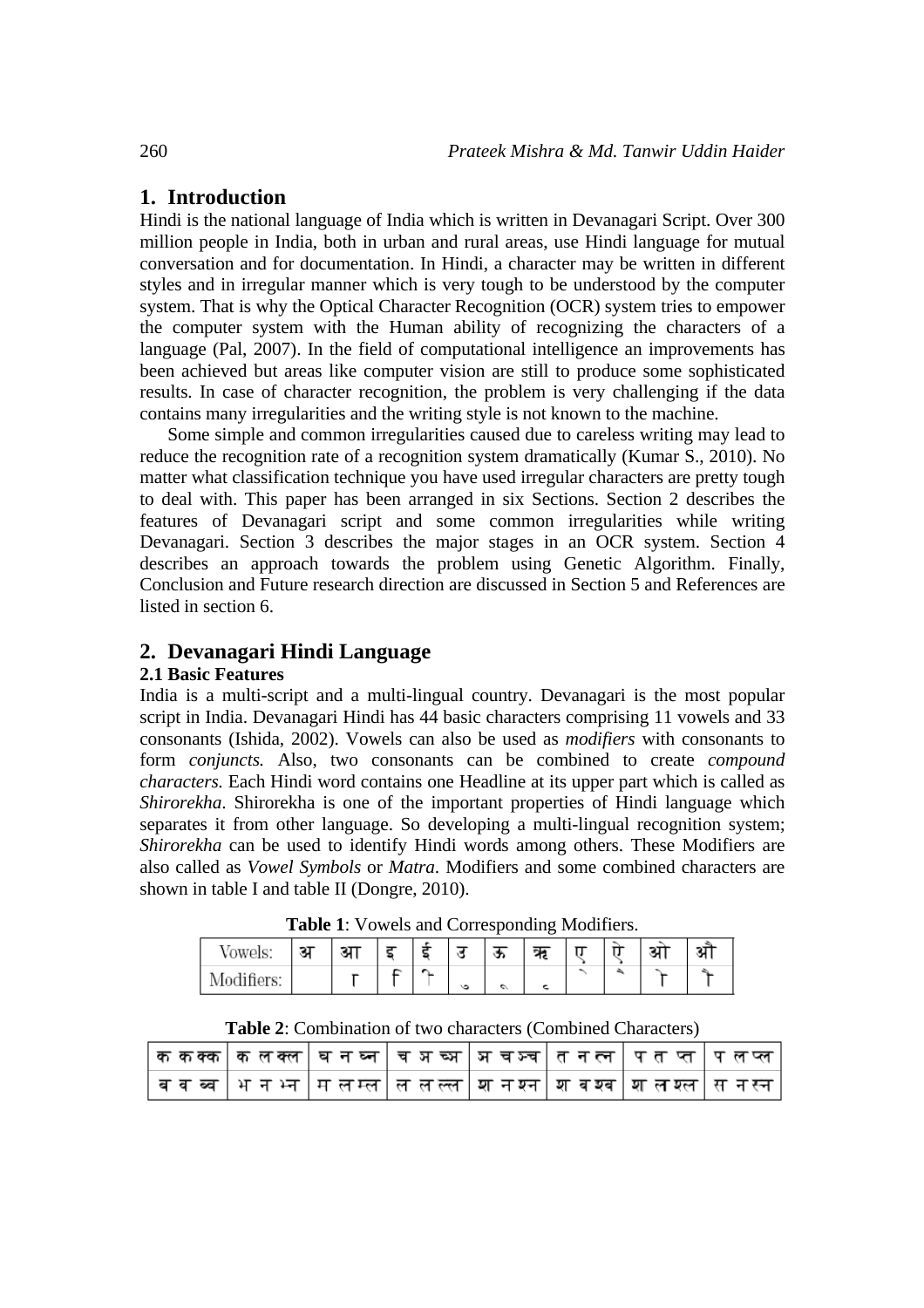These conjuncts, modifiers and combined characters along with some irregularities make recognition system for such language very difficult. Moreover, there are some characters in Devanagari Hindi which looks very similar in shape. A fraction of error while writing them may create an ambiguity for the machine.

#### **2.2 Common Irregularities**

*Touching and Fused Characters:* This is very common error while writing Hindi and very difficult to deal with. This sort of irregularity can be found in all three zones of a Hindi character. That is two characters can be fused or touched with each other shown in figure 2a and 2c; upper and lower vowel symbols can be fused with character shown in figure 2b; an intra-character stroke touch can be there shown in figure 2d etc.



**Fig. 2**: Some touching and fused characters (a) Fused characters (b) Fused upper vowel symbol (c) Touching characters (d) Touching internal strokes

Fusion of two characters creates confusion for classifier. Even the segmentation of two narrow characters is very cumbersome.

*Merging Constant with Lower Modifier:* Sometimes a character is chomped with the Modifier in such a way that it completely changes the appearance of the character produced. Judging this type of irregularity is very difficult. Figure 3a shows the fused lower vowel symbol.

*Incomplete Representation of Modifiers:* While writing hurriedly sometimes upper modifiers are left undeveloped. These undeveloped modifiers create ambiguity. Figure 3b shows the incomplete vowel symbol.



Modifier *(d) Incomplete Character (e) Narrow Writing*

*Writing modifier in isolation:* If writing carelessly a modifier could be written in such a way that it appears independent of its corresponding character. It may create ambiguity that whether the modifier belongs to the character in upper line or to the character in the lower line. Figure 4a shows an isolated modifier.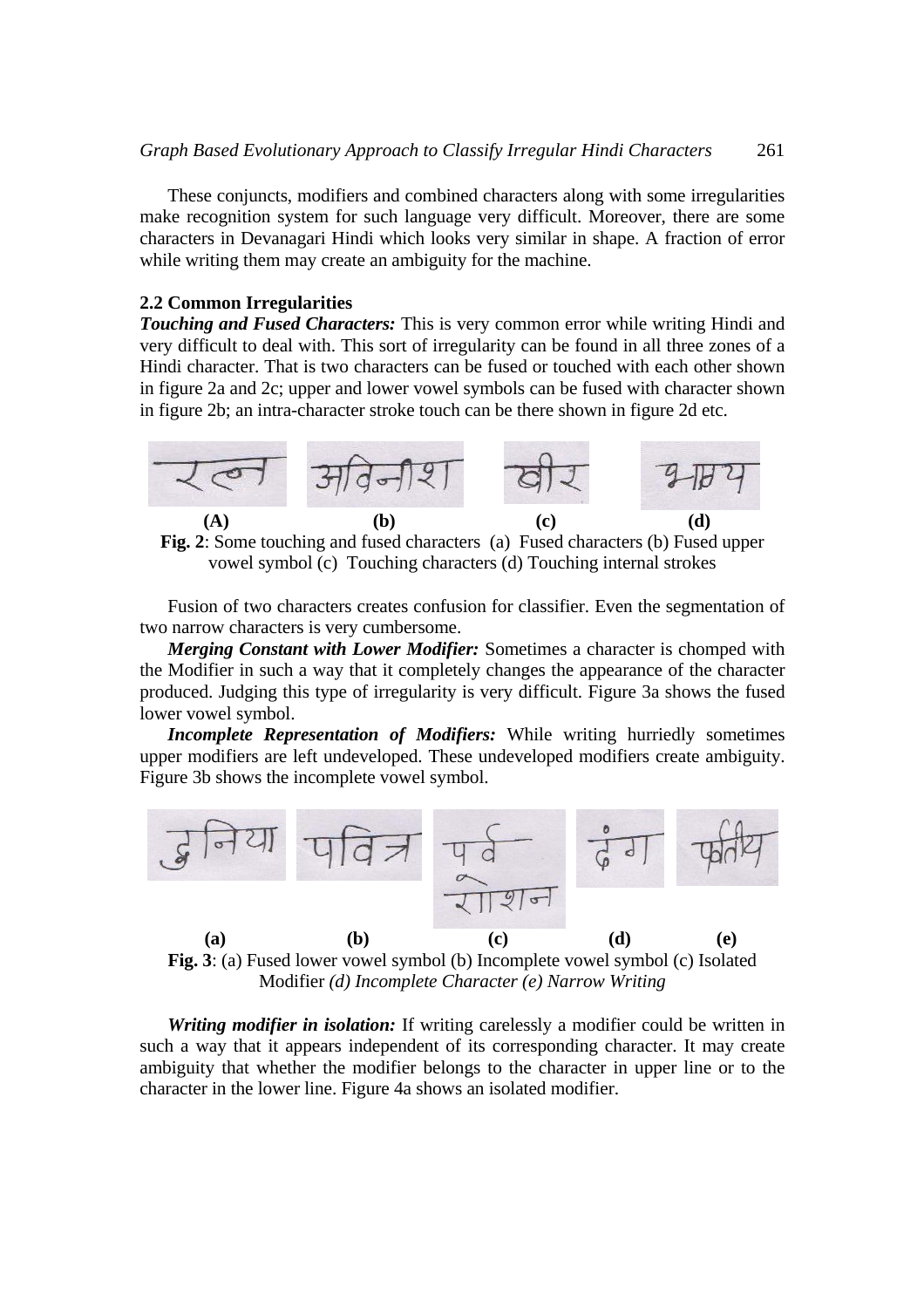*Incomplete Characters:* Sometimes a character is not written to its complete shape. This creates an illusion for a character of being another character. Figure 4b shows an undeveloped character.

*Narrow Writing:* Some people write in such a way that the gap between two characters is very less (characters are touched). This creates problem while segmenting these characters (Bansal and Sinha, 1997). Figure 4c shows narrow writing.

## **3. Basic Optical Character Recognition (OCR) System**

Generally, there are five major stages in an OCR System (Russ, 1998):



**Fig. 4:** Basic Steps in OCR System.

Since recognition of a character with different irregularities is the central concern. In this paper, it is assumed that the above steps are already done. That is the document has gone through various processing steps. The Image is enhanced; noises are eliminated; skewed characters have been made horizontal; characters are thinned and their size is normalized. The input image is assumed to be properly segmented assuming that the characters are left without being segmented if it is too tough (almost impossible) to segment. In this paper Genetic Algorithm is used for classification purpose.

*Post-processing:* When the recognition of a character is done this character is saved for post-processing to provide a semantic output. This stage is important in an OCR system as the recognition is meaningless if the output is not producing any sense. The output can be spell checked using a Devanagari dictionary and words can be edited. However, in real life scenario this is not very feasible because in India many Hindi words do not have meanings even in dictionary. E.g. name of a village or a city sometimes seems completely meaningless. This creates ambiguity for an editor. This is why developing a semantic editor for Devanagari is very hard.

# **4. Methodology**

*Overview of Genetic Algorithm:* Genetic Algorithm is based on Darwinian paradigm of survival of the fittest and evolution of species by means of natural selection (Darwin, 1859). An individual is a feasible solution to the problem. Each individual is characterized by a Fitness function. Fitness Function is the measurement of an individual's struggle for life. Higher fitness is better solution. Based on their fitness, parents are selected to reproduce offspring for a new generation. Fitter individuals have more chance to reproduce. New generation has same size as old generation and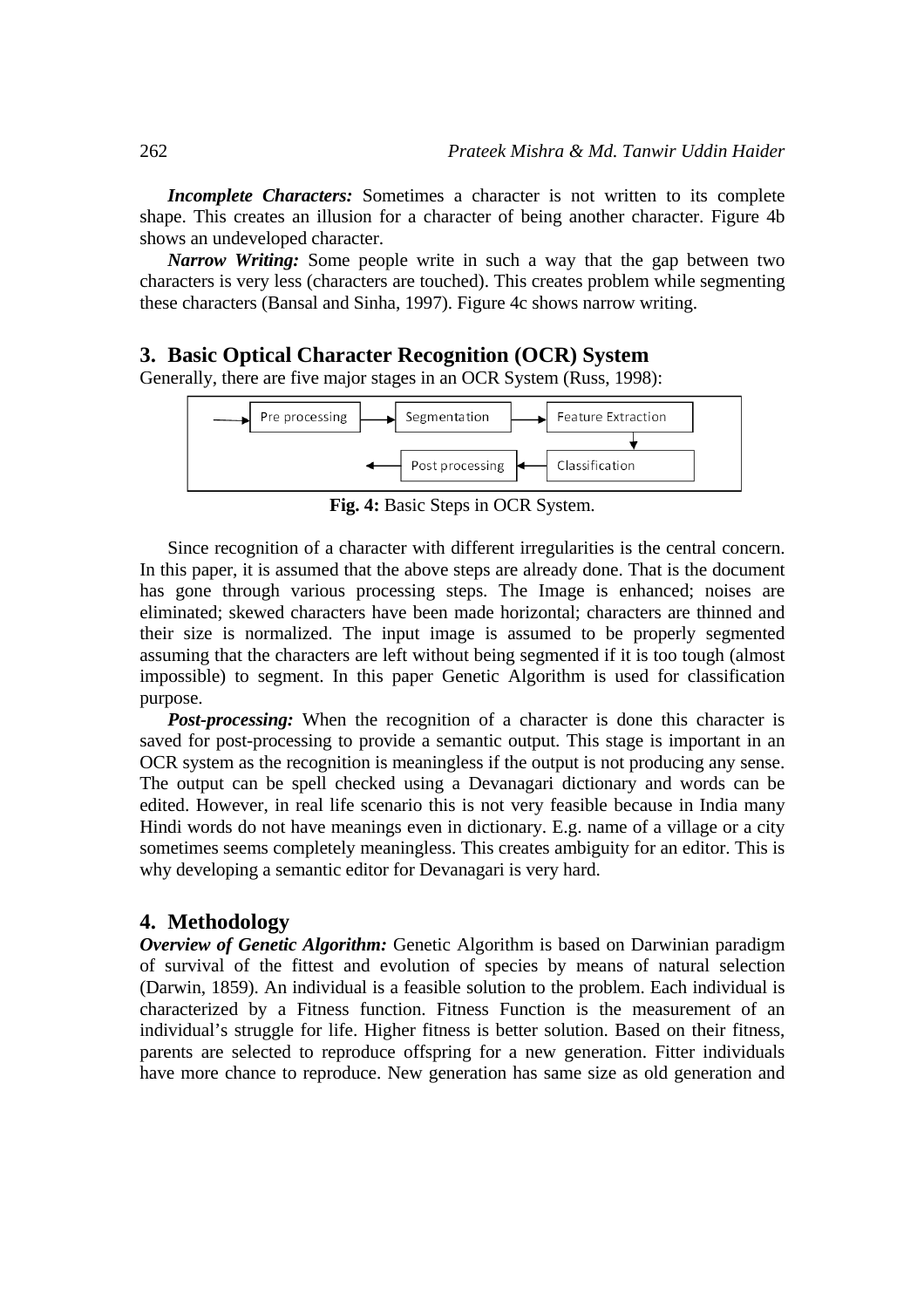the old generation dies. Offspring has combination of properties of two parents (Mitchell, 1996) (Sivanandam, 2008).

*Proposed Methodology:* Since its evolution, Genetic Algorithm has been applied to the problems of various domains. In the field of character recognition Genetic Algorithm has been used to produce new and relatively unknown styles by combining two different styles. In cases where too many irregular characters are present Genetic Algorithm will prove very handy to recognize characters more accurately by associating different possible irregularities and creating different offspring.

Success of the genetic algorithm relies majorly on fitness function (condition), the representation mechanism of the chromosomes and the versatility of training data. However, Mutation should be considered the most interesting and powerful operation because it causes some very random and out of the pattern change in the next generation. In our approach each chromosome will be represented by a graph. The overall methodology is as follows:

After the segmentation part, the obtained binary images are converted into graphs. Prior to all this, two data sets are created. One contains the graphs of all Hindi characters written in correct and regular shape and other contains different graphs of the different characters written with possible irregularities. A complete and large Genetic pool (training data) is created (initial population) by applying genetic operations on the previous two data sets. This pool is used to search the best possible match for an input graph.

Now the graph of input character is matched with this data set. A probabilistic analysis is done while matching and if the match is successful then this input graph is also added to the training data set. The time when this training set becomes too large genetic algorithm is applied over this set to optimize the set and to select relatively fitter chromosomes using the fitness criteria.

Due to large size of the genetic pool, the pool is divided into clusters. Indexing is used to retrieve the appropriate cluster(s). As the input graph arrives, the graph is superimposed on a 3\*3 grid. Now with each region of this grid, probability distribution fitting is performed to map this graph to a cluster. When one complete word is detected, a runtime backend dictionary is used to obtain semantic results.

Now moving towards the other case; if there are some words which cannot be segmented properly then they are passed to the classifier as one single input. Algorithm is used separately for these inputs.

#### **5. Conclusions and Future Scope**

India is a multilingual country so processing the document written in Indian languages is an interesting and ambitious problem to solve. Generally, a writer commits a lot of mistakes while writing Devanagari words. These writing discrepancies dramatically reduce the recognition rate. As a matter of fact, we cannot teach people to avoid bad writing. Therefore, a sophisticated approach is required to tackle the situation. Genetic Algorithm is one such approach.